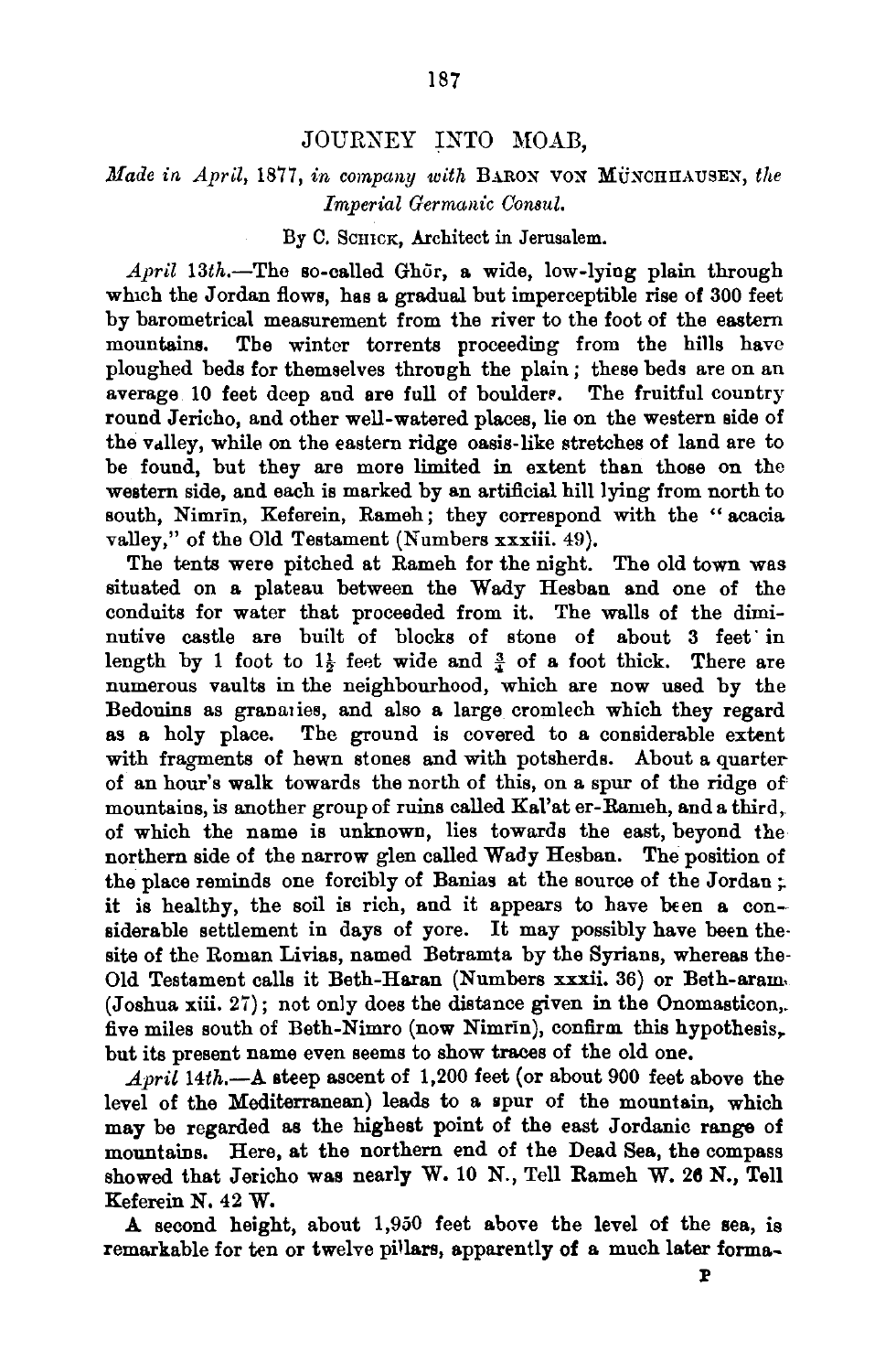tion towards the top than at the base, some of them broken and standing on solid square pedestals. .

From this point one can distinctly see Mount Neby, the Nebo of the Old Testament on the other side of the deep valley of "Wady 'Ayun Musa," or "Spring of Moses." The road leading up to the summit passed by the first corn-fields, and here it was that we first met some natives east of the Jordan; they were Bedouin women, who were driving their asses laden with water, from the spring we have already mentioned, back to their tents, spinning wool as they went.

Another ascent, 2,680 feet above the level of the sea, brought us to the highest point, on which was a Bedouin encampment, and there we found ourselves on the edge of the extensive plateau. We had climbed the whole way from the Ghor to this place through rocky gullies and over stony, red ochreish, and chalky ground impossible to cultivate. But from this point onwards not another rock and hardly a stone was visible; far and wide only good land was to be seen, with flat undulations and depressions, which formed the beginning of the Wady, but not until further down hill did they become real valleys.

The first place worthy of notice in this wide plain is the group of ruins called Akfair, in the midst of which stands a stone table, about 8 feet high and 10 feet broad, visible at a great distance.

·After a journey of many hours' duration through this part of the plain we reached Ma'in(the ancient BaalMeon), a ruined town on its southern border, which is already well known from the descriptions of former travellers (De Saulcy, 1863, and Tristram, 1872). It is situated on the top of one of the flat hills enclosing one of the flat valleys, and is visible at a great distance. The hill on which it is to .be found is connected on its western side, by means of a saddle, with other hills, likewise possessing ruined houses and cisterns. The lowest storeys of these old houses are partially hewn out of the chalk rock that crops up here through the thin layer of soil. The greater number of the stone buildings and arches to be found in this place belong to the Roman period; one long redcoloured stone alone shows signs of ornamentation, and it was manifestly the upper step of a doorway. Besides this, the entrance to one of the vaults is noteworthy from the fact that the stone forming its threshold has three letters carved on it.

We fixed the points of the compass in this place; Hesban E. *5* S., el-' AI E. 25 S., Timed E. *50* S., Sarnatsch. Between these two last nothing could be determined with certainty. A number of Bedouin tents were pitched round the ruins, and on the following day we passed a gipsy encampment at a short distance from this place.

 $April$  15th.-The undulations are more marked to the south of Ma'in, and at a further descent of about 550 feet they become valleys. After a short ascent from this point in a westerly direction, and towards the •alley sloping upwards to Wady Zerka Ma'in, we again reached the plateau, at one point of which there are distinct traces of a Roman road skirting a dilapidated round tower. This road continues its course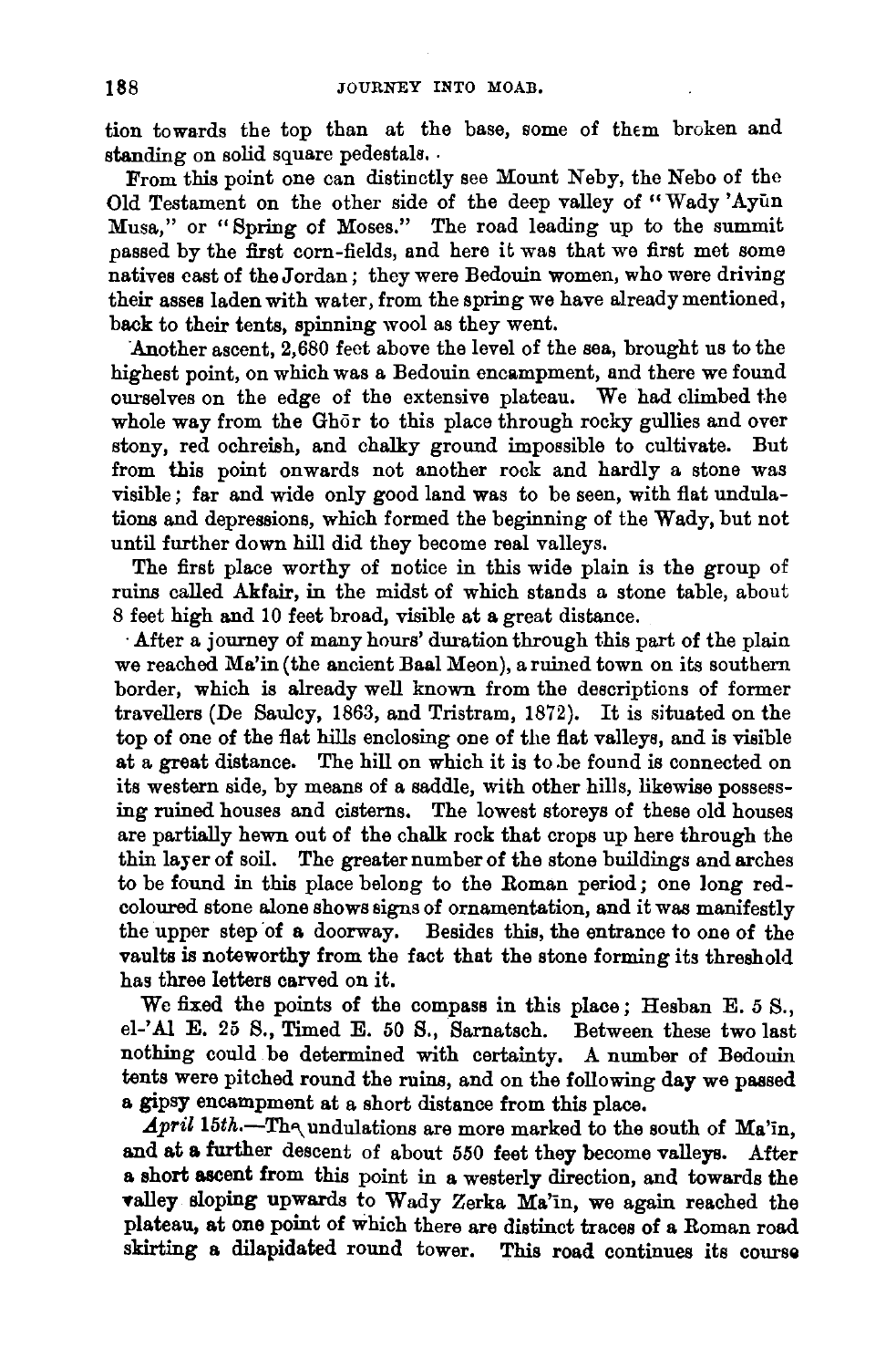towards the south through a gently undulating country, and passes by more remains of ancient buildings; it answers to the description, given by old authorities, of the principal highway running from Hesbon past Baal Meon and Dibon to Rabbath-Moab and Kerak. Pursuing the road along an old arch of a bridge over the dry bed of a brook we reached Libb, a smaller place than Ma'in, but which contains caverns hewn out of a hardish kind of rock, and now used by the Bedouins as stables and barns. We descended the valley towards the south-east; it became narrower and more precipitous the further we went, and towards midday we reached the encampment of the friendly Sheikh Lafi', where the hospitality of the Bedouins necessitated our spending the night.

April 16th.--We went along the road which first skirts the top of the sloping sides of the valley towards the south and then winds along the ascent of the southern hill-side, at a place where the valley itself runs in a westerly direction. On arriving at the summit we again ceme upon traces of the Roman road near the ruin of a tower and cromlech. At a still higher point  $(2,150$  feet above the sea) Wady Wali suddenly comes into view, stretching from east to west. It also possesses a tower and cromlech, from whence the descent of 500 feet is made by means of a steep zig-zag path. Here, in a broad part of the valley, and at the commencement of a smaller valley running south, is a hill about 150 feet high, but sufficiently precipitous, named Ras (head) el-Waly, from whose base a considerable spring proceeds, bearing the same name, and soon becoming a good-sized brook; it is full of fish and frogs, and is surrounded by oleander bushes. We made this our head-quarters for some days. Lower down the valley the brook is fed by other springs. and at a short distance further on there is a mill, that was not working at the time, because the mill stream had been put out of order by the winter floods, which had left traces of their overflow of from 70 to 80 paces wide, and from 10 feet to 12 feet deep." At this place, marked by the ruins of an ancient hamlet called 'Amman Getto (?), two valleys branch off, one of which running from the south is of a good size, and in it we find distinct traces of the old road to Dibon, while in the same direction the ruins of a bridge are to be found in the bed of the river. Between this point and the camp is a flat hill sloping to the east, west, and south; on its northern side alone there is a narrow path, defended by walls and a fosse, and covered with the ruins of an old village, which, however, showed no traces of Roman occupation. This place is called Skander (Iskander, Alexander). On the other side of the little valley, shut in on the east by this hill, and lying due north of the camp. are some scattered remains of houses, in the midst of which is a cromlech with a paved floor, and one large and several small hewn stones, some in an upright position and others lying on the ground. The largest of

• Herr Schick's knowledge of mechanism enabled him to put the mill in temporary working order in a very short time, and it was hoped that the kindness he had shown the Bedouins might induce them to forward the real objeot of his journey, but this hope proved vain.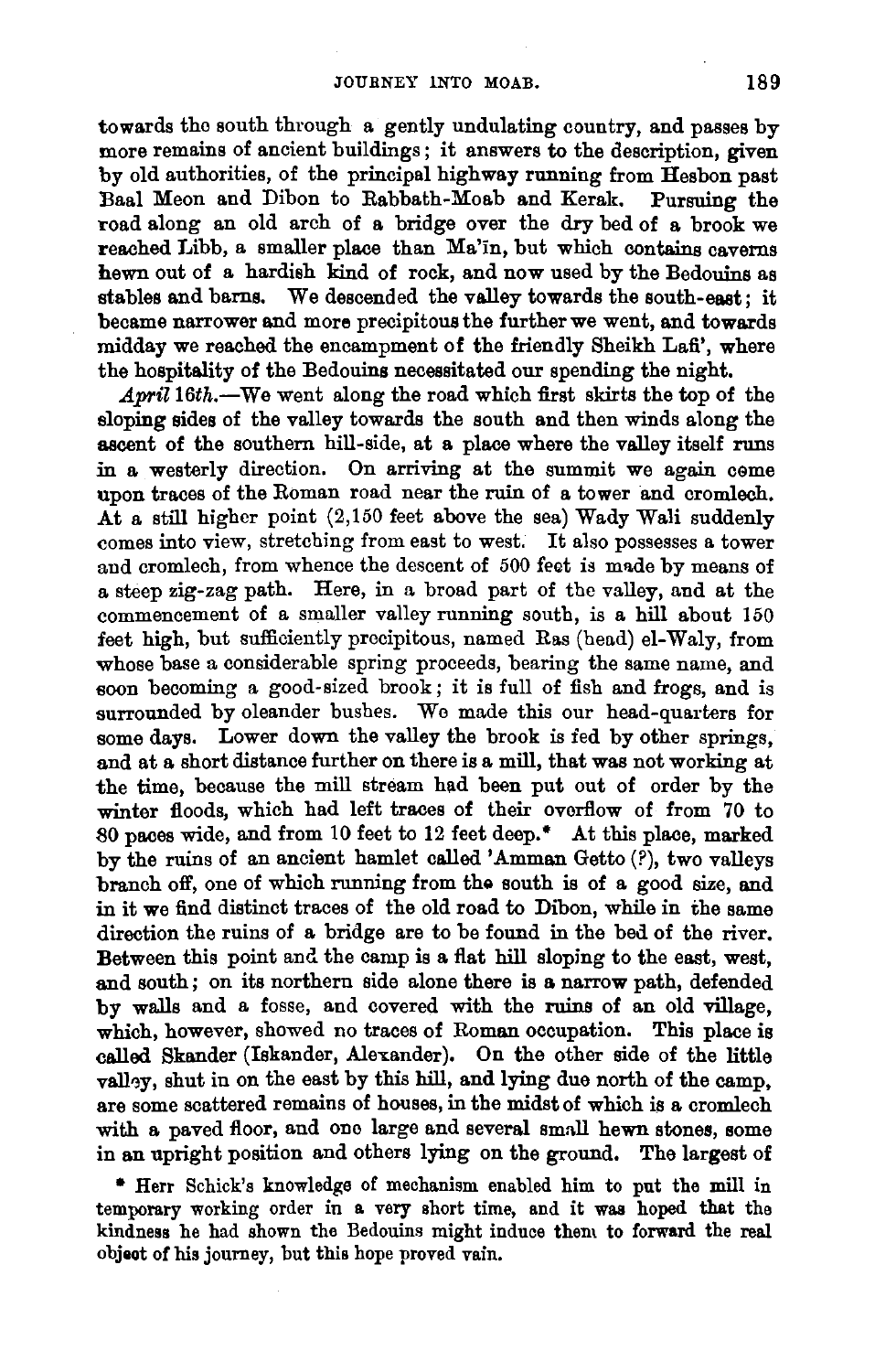these is over 10 feet high, and is found on the southern side of the principal valley opposite the camp. It resembles in every respect the Wady Zerka Ma'in, which we shall describe later on, except that it shows no trace of any inscription.

As the journey here from our last encampment was a very short one, we took an hour's walk further up the valley in the afternoon, and found that we could again reach the plateau leading to Kubeibeh by means of a steep rocky path, ascending 600 feet, by following tho southern branch of the valley called Wady Deeb and passing the ruin of Emku Nasrallah (Amka N. or Amku N.). One of the most considerable heap of ruins is situated on a precipitous peak to the north of the principal valley.

Half an hour's walk south of this place, on the other side of tho valley, are a few ruined houses called Mak 'ad, and under these are about a dozen caves hewn out of the rock.

April 20th.--After having spent three days in making attempts at excavation, we continued our journey on the 20th of April. A long two hours' march from our last place of encampment along the eastern side of the valley Wady Abu Sidr, and following the course of the old road across the plateau, brought us to Diban, the ancient Dibon, which was so celebrated lately as Mesa's capital. It was built on two hills, the most northerly of which, although surrounded by deep valleys, was fortified by strong and in some places double walls, and in addition to these by a fosse hewn in the living rock, but uncompleted. This must have been the new town that was built after the Moabitish conquest under King Mesa, as is shown by the inscription. The southern quarter of the town was distinct from this, and was much less fortified. It may be called the more ancient Dibon of the tribe of Reuben. According to the statement of the Bedouins, who saw the stone before its removal from its original position, which statement is corroboratei by the missionary Klein, Mesa's stone was found within a large cromlech; but strangely enough neither Klein nor Tristram mention this cromlech, although the Bedonins still honour it as the supposed tomb of a neby (prophet), and therefore regard it as a safe repository for anything of value. Close to this, on the south of the high town, are the ruins of a castellated building, within which is a white stone tablet with a few crosses and a rosette carved upon it. It serves as the cover of a grave, and the skeleton beneath is perceptible through the crevices. Another stone of black basalt struck us immediately on our arrival in the valley to the north-east of the town by the strangeness of its form, as it also· did our predecessor Tristram, who held it to be a mill-stone.

The road to 'Ara'ir runs in an easterly direction over a high plain; the height on which the ruins are situated has only a slight elevation above this plateau; but on the southern side it has an unusually steep and rocky descent towards the narrow glen Wady Mojib (the ancient  $Aron$ ), whose watercourse down below is only perceptible by the green stripe of brushwood along its banks. This magnificent view, contrasting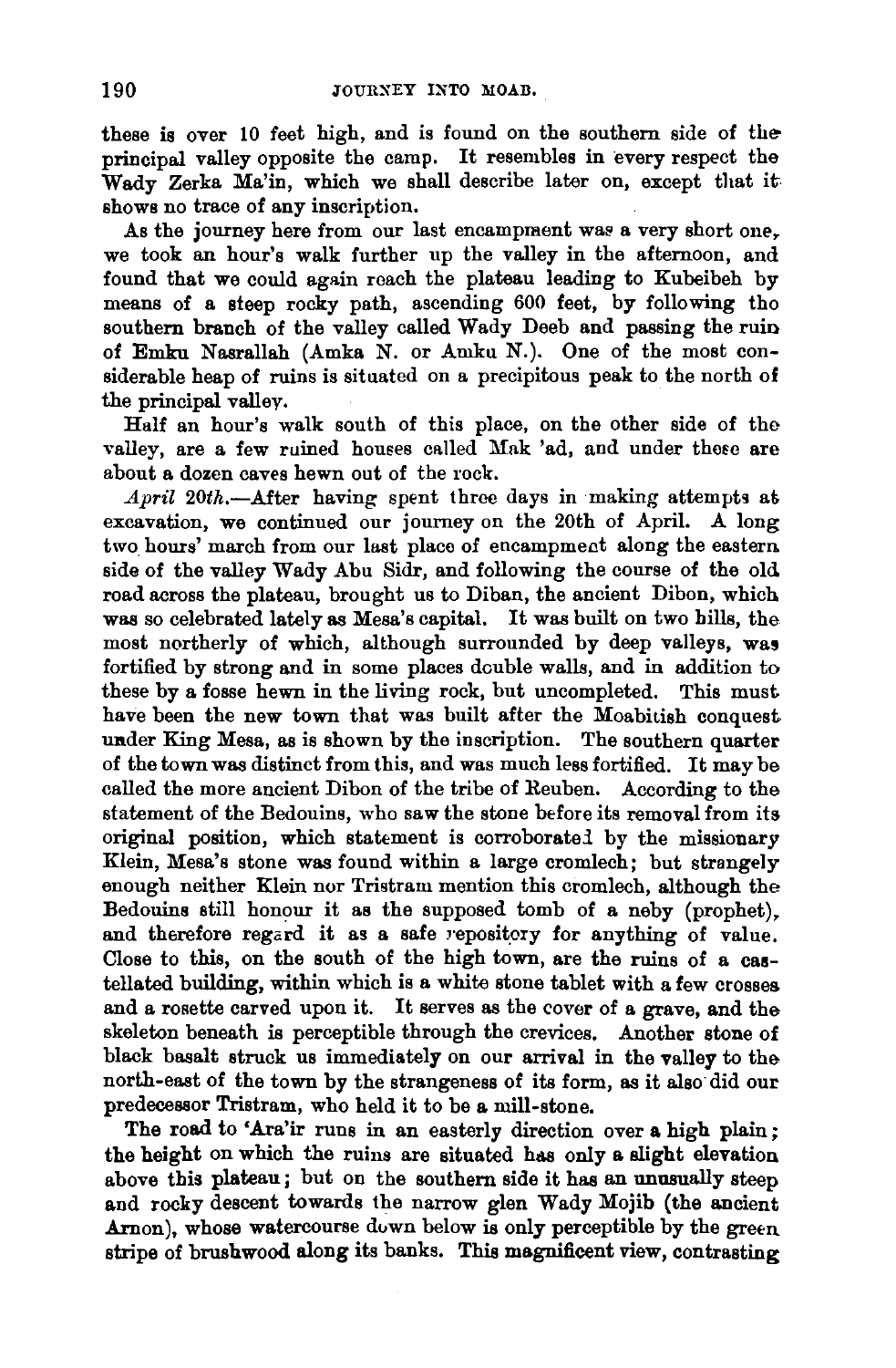splendidly with the high plateau, embraces, besides the principal valley,  $\overline{a}$  second one stretching out towards the east, of almost equal size, and ~evera.l smaller glens branching out from it.

The ancient town Aroer was of moderate size, and regularly built; there are distinct remains of a perfectly square wall built of large blocks of unhewn freestone, each of which was about 500 feet long; and 20 feet from it is a still higher inner wall; the highest central point is marked by some ruined buildings. Outside the walls, towards the north-east, are the remains of considerable suburbs; on the highest point, east by north. .an upright atone is placed.

Half an hour's distance further south we come upon the much less important remains of Lejun, only remarkable for some stones with  $indecibherable hieroclyphics.$  We found several ancient cisterns amongst the ruins; they were perfectly dry, as the Bedouins have never given themselves the trouble of restoring the ruined conduits. Rather than ·do this, they let their women, whenever the encampment is pitched in this place, carry what water they require up the steep rocky path from the valley below.

On our return to Wady Wali we visited the ruins of Karjet-'Alejan, which, surrounded by a wall, are situated on a promontory jutting out between several flat Wadys; owing to the crumbly nature of the stone there are but few subterranean caverns to be found there.

After spending another day in exploring the Wady Wali, where the Arabs who accompanied us had remained encamped, all further excursions and explorations were brought to an abrupt close by the arrival of a messenger sent by the consul, who brought us news of the outbreak of the Russo-Turkish war. We were therefore obliged to return to Jerusalem by the shortest route, this time taking a westerly direction.

April  $22n\ddot{d}$ . The road ran under the rocky, narrow, and sometimes perpendicular cliffs overhanging the valley of Wady Zerka-Ma'in, and descended the same until it turned due west, at which place the sinuous course of the brook begins. High above this spot we came upon another upright stone, 10 feet high, with signs resembling letters carved upon it. The road now became more level, with cultivated fields on either side, until we reached the most north-west border of the plateau. Another descent brought us to the spring 'Ain Suweineh and here, among heaps of stones rich in iron ore, we pitched our tents for the .night.

 $April 23rd. - We continued our route through the so-called Ghör-$ -Beisebiin, that sandy, unfruitful part of the plain lying near the Jordan, till we reached the ferry. Half an hour further on we passed the ruins of Suweineh (Beth-Jesimoth of the Old Testament), on the bank of a rapid ·:.±ream; and an hour further we came to another ruined city, the name of which was unknown to our Arabs. The chief features of the country ·€ast of the Jordan are the numerous cisterns and caverns hewn in the chalk rocks, and often used as habitations. The flat-topped hills are genexally covered with earth of a foot deep; there we find caves of from five